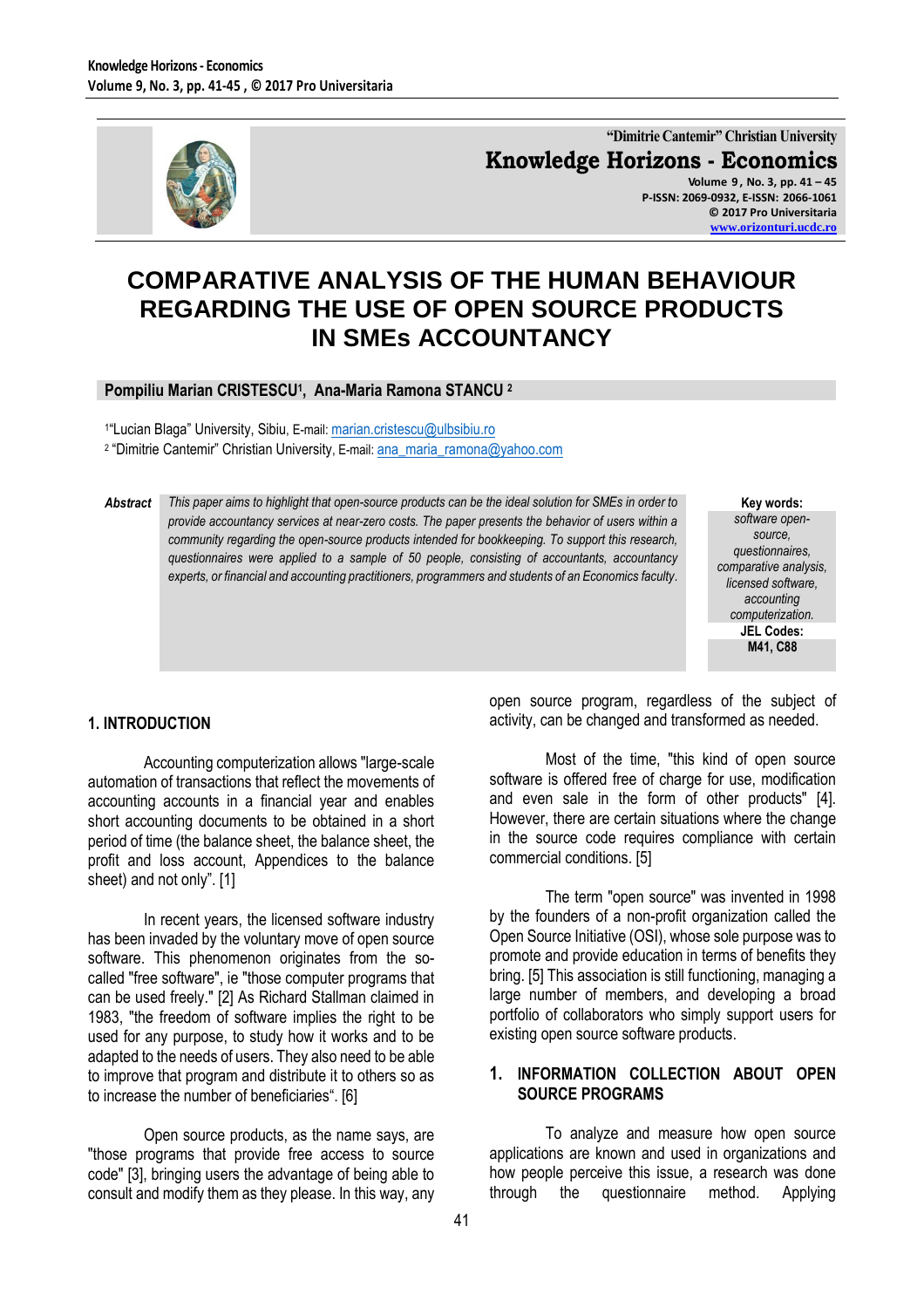questionnaires is a way to get information from individuals or organizations. This research was carried out by distributing questionnaires on paper or electronically, through telephone or face to face discussions, respectively by means of mail correspondence.

The survey was conducted on a sample of 50 people, consisting of:

- 12 authorized accountants, accountancy experts or economics practitioners;
- 15 programmers;
- 23 students of an economics faculty.

Due to the different categories, of which the interviewees are involved, we designed 3 types of questionnaires. Each questionnaire includes questions specific to the professions to whom they are addressing. Thus, I considered it relevant that participants in my research be those people who are part of the scope of the subject that is the subject of this paper. Consequently, the first questionnaire is addressed to financial and accounting practitioners, second software

developers, and third students at a faculty with an economic profile. All of these questionnaires can be seen in Annex 1, in the appendix to this paper.

 After collecting and centralizing the data from the 50 interviewees, according to their responses, several conclusions were drawn, reflecting their perception and attitude towards the open source products and the possibility of using them in the computerization of accounting services.

According to the results, 60% of respondents know the significance of open source software products, including programmers who recorded 100%, while among accountants, only 25% of respondents said they heard of such programs. (Figure 1) After completing the questionnaire, they had to write the open source applications they know. The examples given were Linux - operating system, Open Office -Office applications, Firefox - search engine, Apache - Web server and MySQL - database management system..





From the discussions I have had with various authorized accountants, accountants, or simple accountancy practitioners, most of the answers have indicated that they use commercially licensed programs to provide accounting services such as SmartBill, Dever or other less known accounting programs created by individual programmers. 25% of the responses indicated that bookkeeping is done manually using Microsoft Office suite programs, indicating that they need more time to perform their duties than other accountants who work differently. The rest of the responses show that other software, such as free or open source software, is being used. (Figure 2)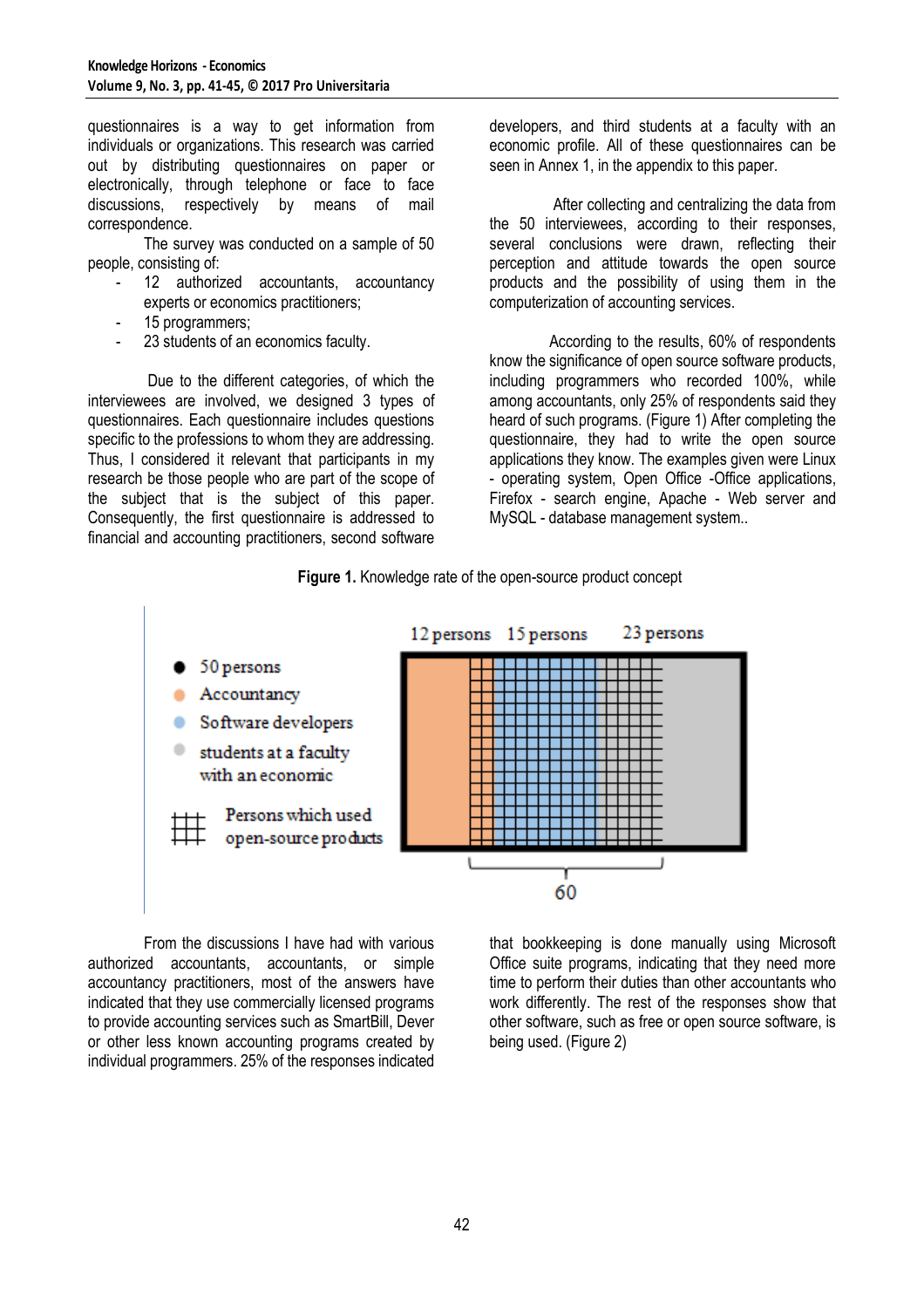**Figure 2.** Carrying out the accounting activity



Regarding the way in which the accounting activity is carried out, 42% of the respondents say they are dissatisfied, mainly due to the time consumed and the high costs involved in the computerization of this activity.



**Figure 3.** State of expenditure on software accounting applications in companies

Most respondents say that for companies where they operate, it is costly to use applications, because in addition to the license that has to be paid, frequently there are updates or support and maintenance services as well as other training services and consultation for employees. All these services are important to get performance from using programs. According to the estimates and opinions of the surveyed persons, 33% of the companies spend over 1500 lei / year for the use and maintenance of a set of software applications in order to ensure the smooth running of the accounting activity. A quarter of those surveyed claim that they are in the range of 701-1500 lei / year and 42% of them spend up to the limit of 700 lei / year, due to the fact that the accounting activity is carried out manually, which brings dissatisfaction within the labor force and also effort and time wasted (Figure 3).

#### **2. INTERPRETATION OF COMPARATIVE ANALYSIS RESULTS**

Moreover, 73% of respondents said they were dissatisfied with the suite of applications they use to automate the accounting practices, and the main reason is that they are incomplete and do not satisfy all their needs. They are also dissatisfied with the fact that they have to use a variety of programs for different operations and want to use a single application that includes all that is necessary for the smooth running of a company's business. Other reasons for why users are dissatisfied with the software they use appear because of malfunctions or faults that occur frequently.

 From the discussions I have had with the 15 software programmers, current practitioners in this field, I have noticed a different attitude and vision in terms of the open source concept and this is due to the object of activity they are provided. They are all users of open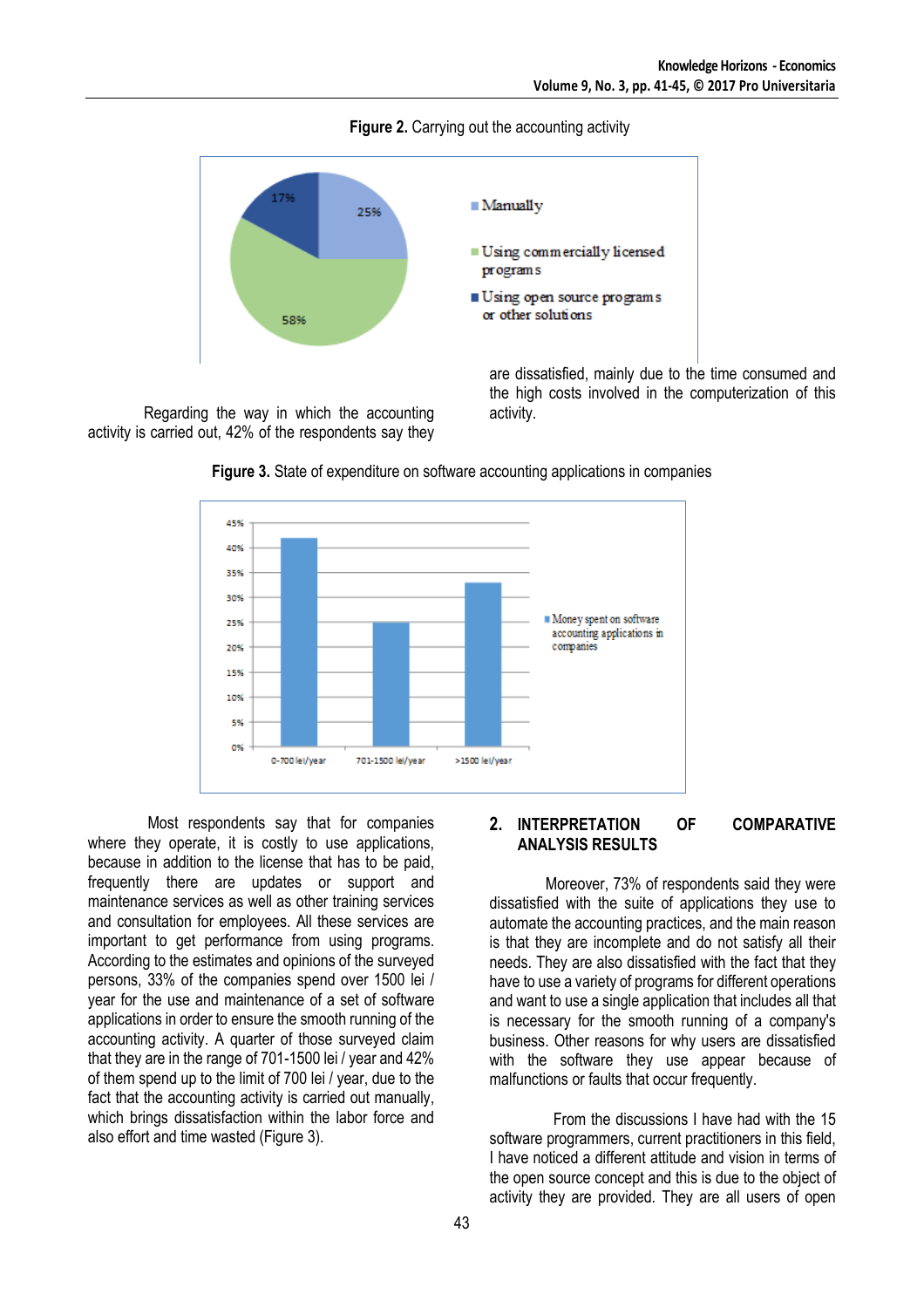source products and 93% of respondents are happy with their performance due to the fact that they save many resources and are easy to use. 7% of them say that open source products sometimes have problems. However, 100% is admitted that the implementation of open source products leads to cost reductions.

Among the questioned programmers, 73% are developers of various open source products as needed. Most of them work both in teams at the workplace, as well as individually or in external communities dealing with this field. (Table 1)

| Table 1. Open source products development |  |  |
|-------------------------------------------|--|--|
|-------------------------------------------|--|--|

| What kind of open source<br>developer are you?             | Answers |
|------------------------------------------------------------|---------|
| Individual                                                 | 20%     |
| I work in a team at the workplace                          | 40%     |
| I work in an external community<br>dealing with this field | 13%     |
| I do not develop open source<br>applications               | 27%     |

77% of respondents have shown interest in helping businesses for open source accounting products support. Even if they do not have knowledge in the accounting field, they are willing to provide advice as they are provided with information on the subject matter. However, 13% of programmers have expressed reluctance to provide support to companies, precisely because of lack of knowledge in the accounting field.

In the opinion of programmers, open source products are not adopted in Romanian companies due to the fact that they have only experienced significant growth in recent years and many people have not even heard of their existence. Another reason for not implementing open source software is the fact that on the Romanian market, these are not as numerous and performing as products of this kind from abroad, where they are better appreciated.

Regarding the 23 young people interviewed, students of an economics faculty, they have a positive and optimistic attitude regarding the adoption and learning of new programs in the conduct of the accounting profession. 74% of them plan to engage in financial accounting and even if they are already know computer accounting programs they are open to learning something new (Table 2).

| Are you a knowledgeable or practitioner of at least one accounting program? |     |  |
|-----------------------------------------------------------------------------|-----|--|
| Yes                                                                         | 65% |  |
| No                                                                          | 35% |  |
| Would you like to use other applications besides those already known?       |     |  |
| Yes                                                                         | 91% |  |
| No                                                                          | 9%  |  |
| How do you appreciate your ability to learn how to run a new program?       |     |  |
| Big, I am interested and a fast learner                                     | 30% |  |
| Average, I am capable to adapt the requirements                             | 61% |  |
| Small, I like working with what I already know                              | 9%  |  |

**Table 2.** Students' attitude toward adopting a new accounting software solution

In a proportion of 91%, the surveyed students are interested in learning what they have been studying or practicing, which is due to the fact that the young people can easily assimilate new knowledge and adapt to change. 30% of students appreciated their ability to learn how to run an IT program as great as they are motivated and can quickly learn something new. 61% rated their learning abilities as average and managed to

adapt to the requirements, and 9% appreciated it small because they like to work with what they already know and would not want to work with something new.

When asked if they heard about open source products, the students responded 43% affirmatively and said they were satisfied with their performance.